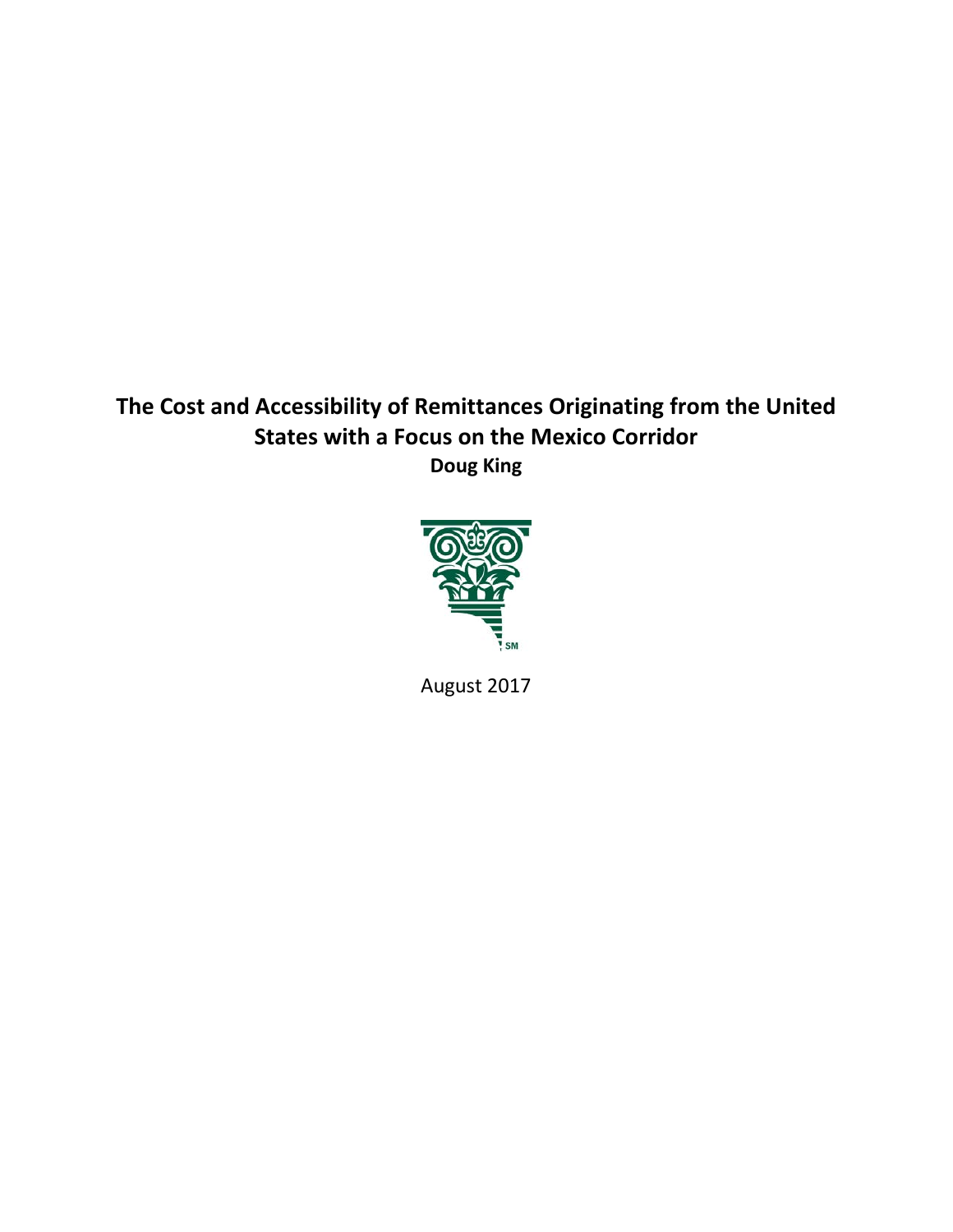## **Table of Contents**

| The Accessibility and Costs of Remittances Originating in the United States since 1073 Rule-Making 7 |  |
|------------------------------------------------------------------------------------------------------|--|
| A Look into the United States-to-Mexico Remittance Corridor since the 1073 Rule-Making 10            |  |
|                                                                                                      |  |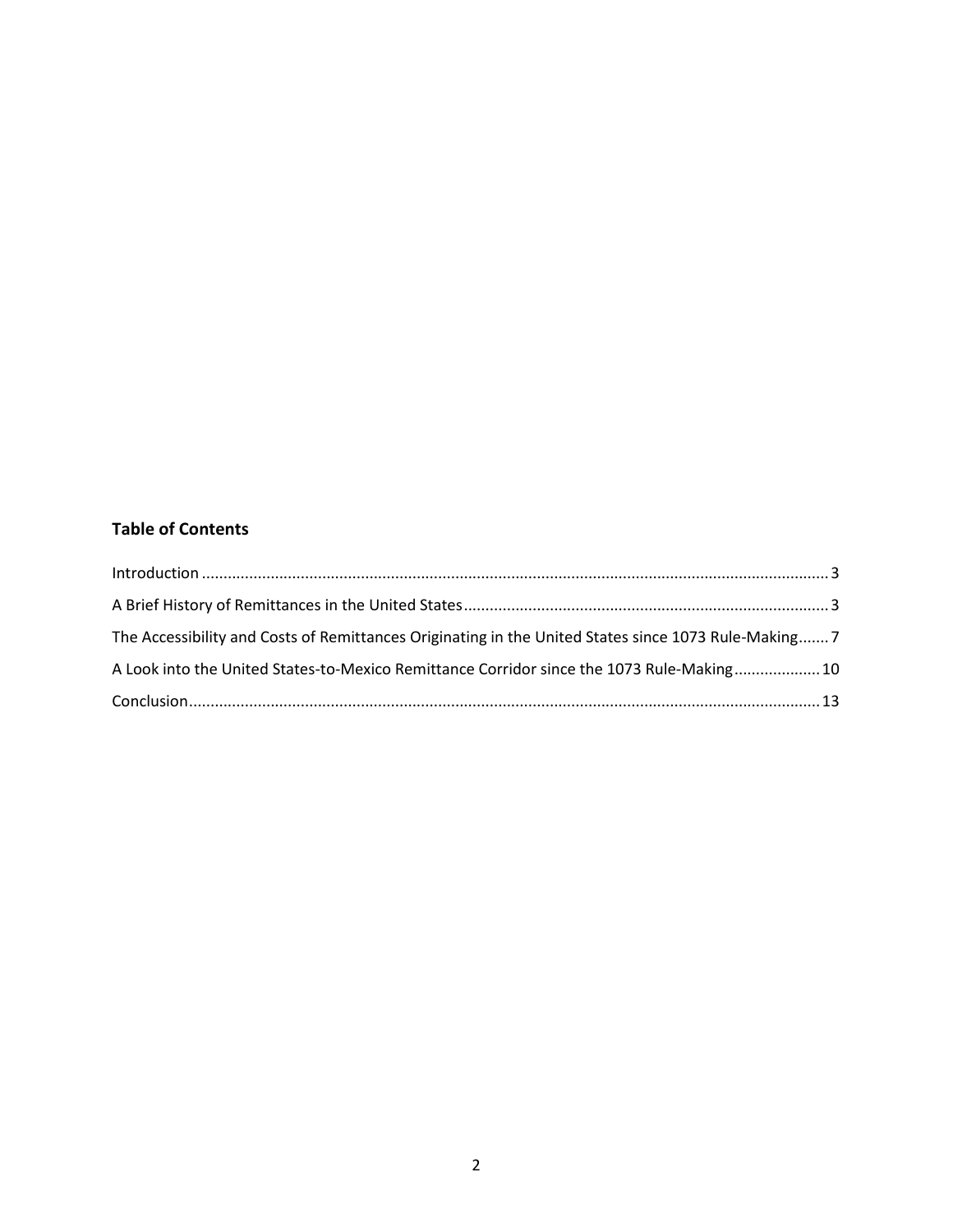## <span id="page-2-0"></span>**Introduction**

Did the passage in 2010 of the Dodd-Frank Wall Street Reform and Consumer Protection Act (Dodd-Frank Act) alter the landscape of remittances?<sup>[1](#page-2-2)</sup> It's possible that section 1073 (1073) did. This section created new protections for U.S. consumers sending money abroad. The Consumer Financial Protection Bureau (CFPB), responsible for implementing 1073, has since then issued several rules related to remittances. It issued the first on February 7, 2012, and the last on October 28, 2013. Some industry observers feared that the added regulatory requirements of Section 1073 would reduce competition, decrease options, and increase consumer prices.

This paper examines how the implementation of the 1073 rules changed the environment for low-value remittance transfers (\$200) in the United States. It also looks at how these changes have affected the cost of remittance transfers originating from the United States, especially those traveling the United States–Mexico remittance corridor, the largest in the United States, with a nearly 20 percent share of all U.S. remittances.

Consumers' remittance costs vary according to the remittance value. While the World Bank collects pricing data on both \$500 and \$200 remittance transfers, this paper analyzes the lower-value transfers to better gauge the impact of the 1073 rule-making. Consumers who make these smaller-value transfers are perhaps the least able to absorb increased costs. Further, the average remittance transaction in the U.S.–Mex[i](#page-12-1)co corridor is approximately \$300. This paper does not examine the costs the remittance transfer providers incur, nor the related margins on their products.

The paper concludes that there is no evidence that the issuance in 2012 of 1073 has caused consumer prices of low-value remittance transfers to rise. In fact, over the past five years, the emergence of new service providers and business models, the growth of e-commerce and mobile commerce channels, and increased pricing transparency have given consumers access to lower-priced remittance options. Competitive market forces continue to drive pricing, and remittance providers with strong brand recognition and omni-channel product availability have more pricing power. Consequently, consumers' average costs for remittance transfers vary depending on the specific market forces for different corridors.

## <span id="page-2-1"></span>**A Brief History of Remittances in the United States**

The traditional remittance transfer industry in the United States dates back to Western Union's introduction of its money transfer business in 1871. Traditionally, the remittance transfer business, dominated by two companies—Western Union and MoneyGram—was cash-based and built on an extensive network of global agents.

Under their traditional business model, these money transfer operators, or MTOs, offer near-real-time money transfers by facilitating transactions among the agents within their proprietary networks. A remittance sender gives an agent information on the recipient, a payment to cover the remittance

<span id="page-2-2"></span><sup>&</sup>lt;sup>1</sup> Section 103 defines a remittance as an electronic transfer of funds greater than \$15 that a consumer in the United States originates for personal, family, or household purposes and sends to a recipient in a foreign country.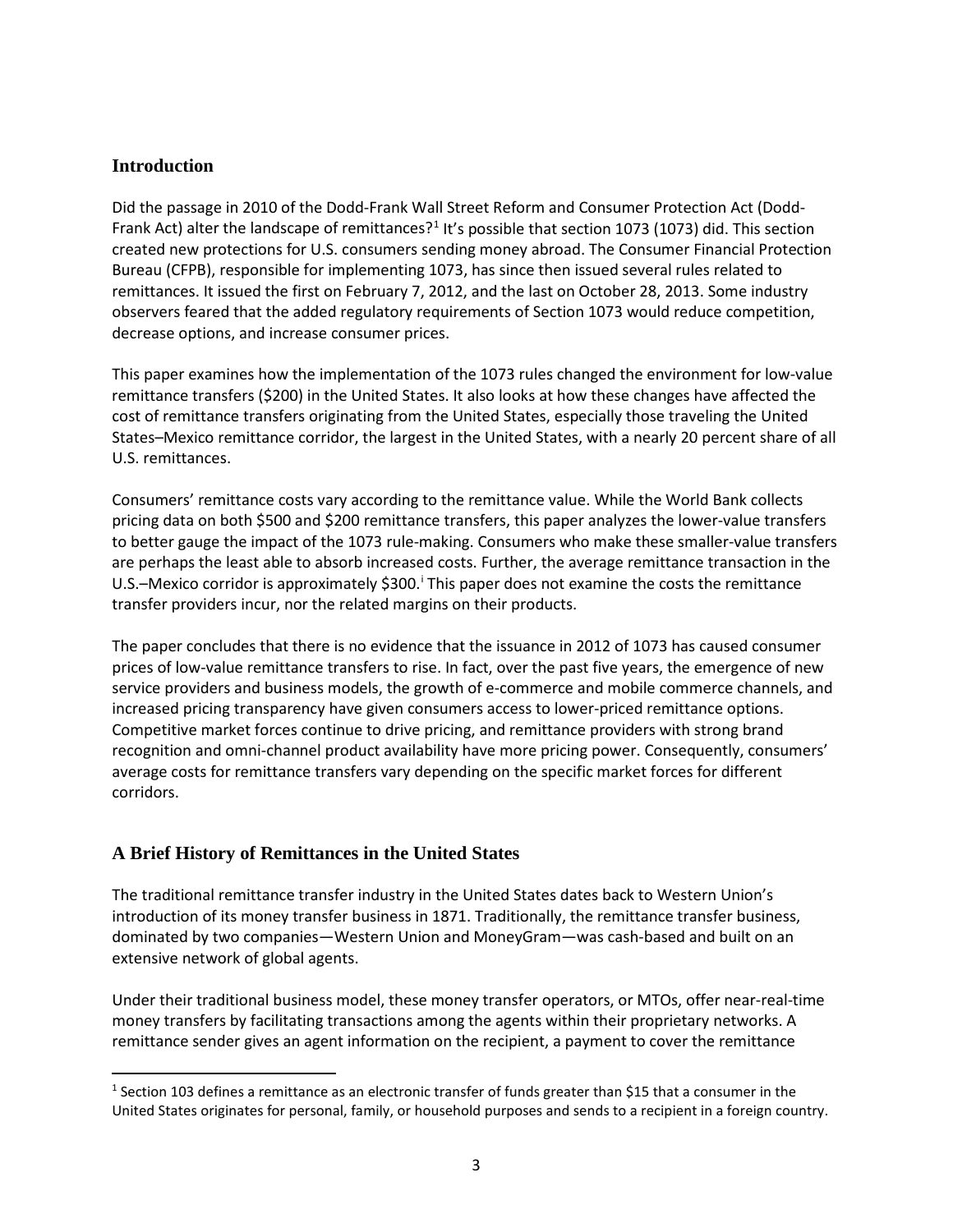transfer amount, and a fee that generally consists of money for the transfer plus margin on the currency exchange rate. The agent then enters the transaction into the messaging system of either Western Union or MoneyGram, which generates a unique tracking or reference number to verify the transfer. When the remittance transfer recipient notifies the receiving agent, the agent accesses the messaging system. The recipient presents identification and the verification number, and the agent hands over the cash (see figure 1).



Financial institutions (FIs) have also historically offered international payment services, but their offerings are typically costlier and the services less ubiquitous than those of the MTOs. Wire transfers (wires) require that both the sender and receiver have an account with a financial institution, whereas MTOs do not require FI accounts for remittances. While some of the largest FIs offer international direct service products similar to those of MTOs, most FIs rely on correspondent banking relationships for international transactions, which adds additional layers to the payment process (see figure 2). In addition to being more complex, wires are priced significantly higher than MTO remittance transfers. According to the MyBankTracker website, the average cost of an outgoing international wire for \$200 from the 10 largest banks in the United States in October 2016 was \$48, plus another \$18 for receiving the wire. (The flat-rate pricing models for sending wires mean that the higher the wire value, the lower the per-transaction cost.)<sup>[ii](#page-13-0)</sup> In comparison, the average cost of a \$200 remittance through an MTO for third-quarter 2016 was \$11.56, according to World Bank data.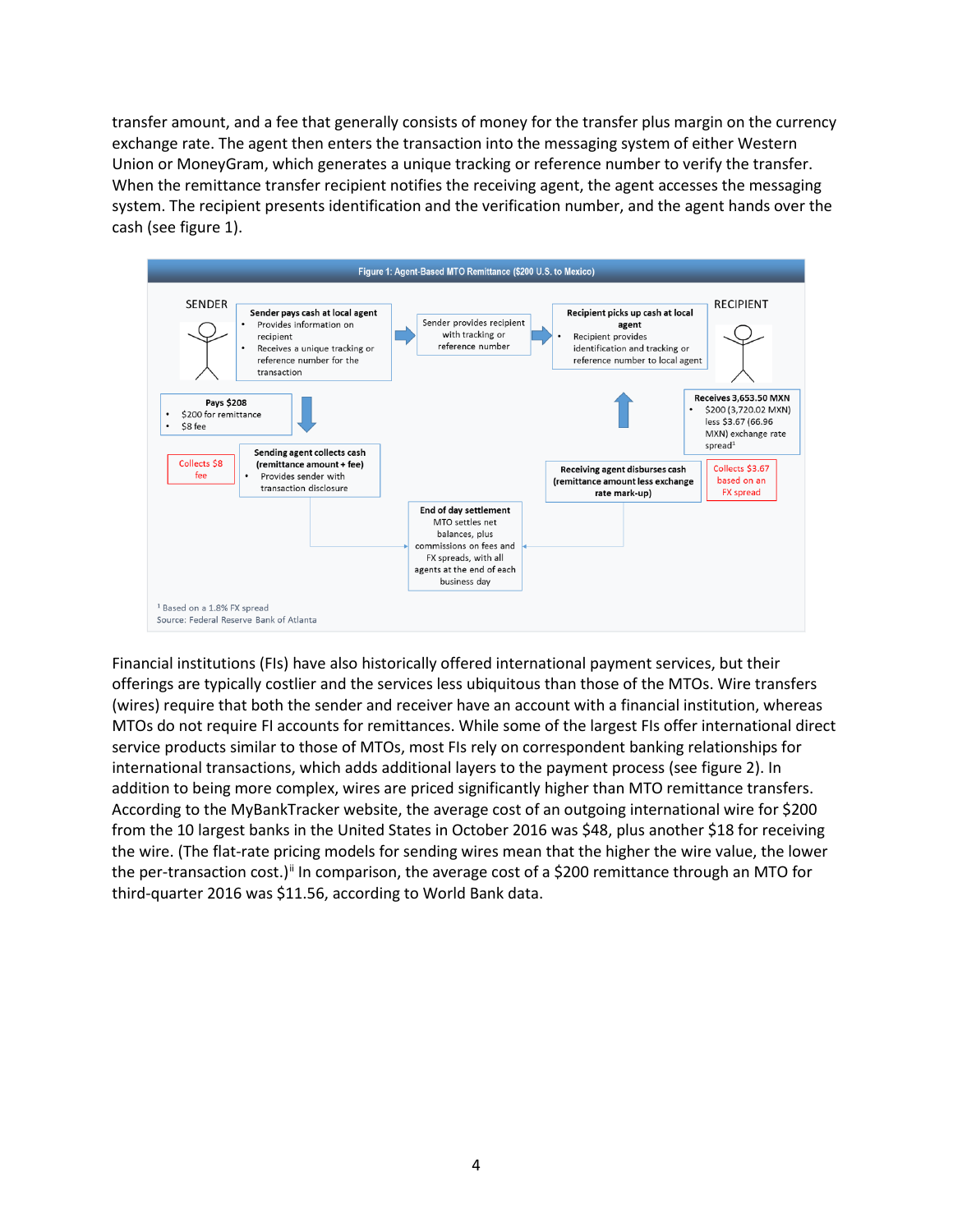

The growing significance of the digital economy, the proliferation of smartphones and internet accessibility, and the increasing number of cross-border migrants have greatly transformed the industry over the last 10 years (see figure 3). While the agent-based model is still a vital component of the remittance transfer industry and represents the majority of remittance transactions in the United States, a surge of digital-first remittance providers have entered the U.S. remittance market. In response to this surge, many of the traditional agent-based providers have since launched digital options. These offerings by both digital-first companies and traditional agent-based MTOs have increased the availability and accessibility of remittance transfers.

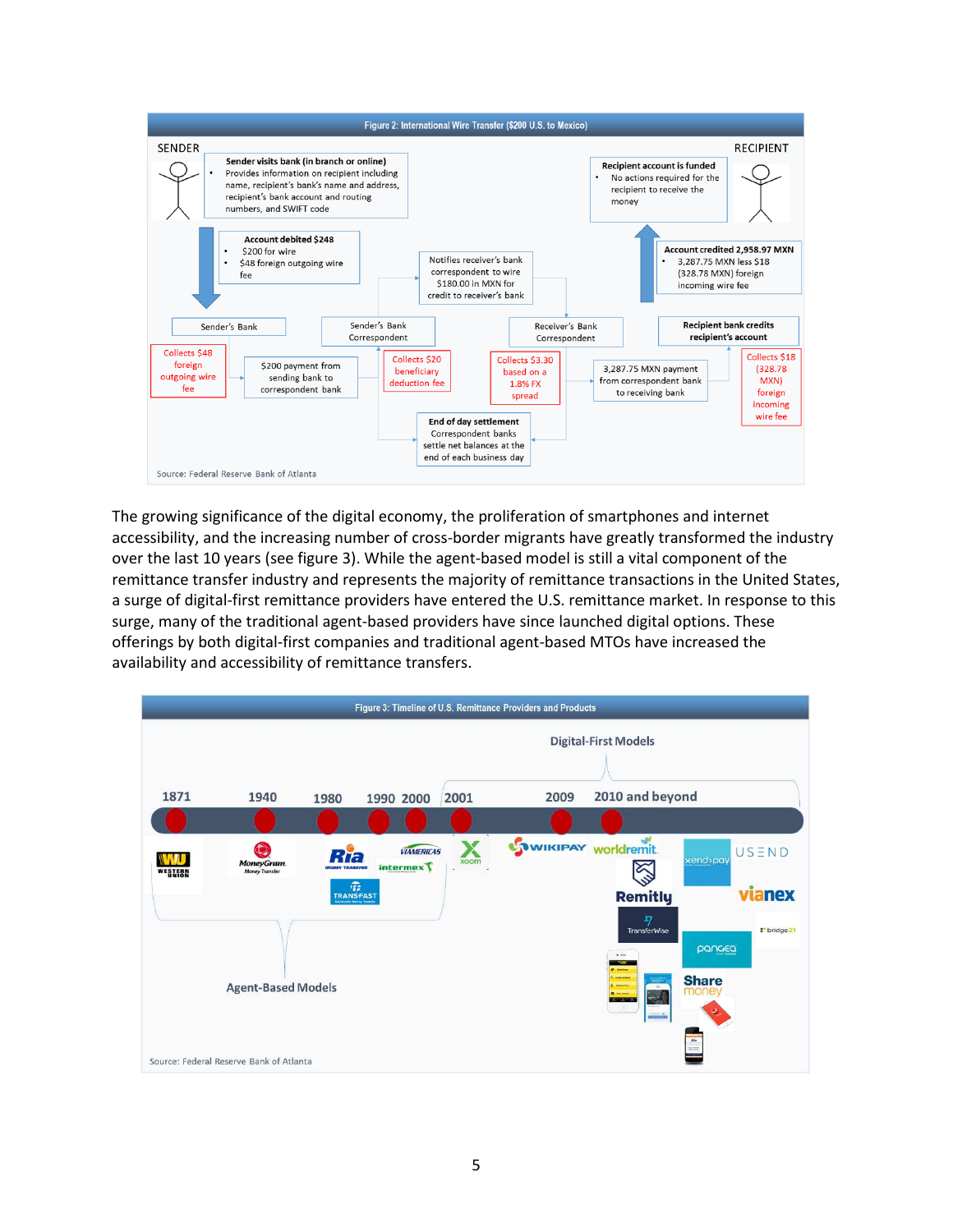These innovations, together with the traditional agent options, allow for senders to fund remittance transfers with cash, debit, credit or prepaid cards, bank accounts, and prepaid mobile airtime while still allowing receivers to receive funds as cash in their local currency or as a credit to a prepaid card, bank account, or prepaid mobile phone account. And these transfers can take place at a brick-and-mortar agent, branch of a financial institution, or remotely, allowing the sender or receiver to bypass onsite agents or tellers. Interestingly, while there has been a surge of digital-first MTOs and digital-based products from traditional agent-based MTOs, the number of FIs that offer remittance transfers has declined. According to call report data that the Federal Financial Institutions Examination Council collected from financial institutions, as of December 2014, 3,660 financial institutions offered remittance services to consumers. By December 2016, that number had declined 10 percent, to 3,290. According to research that the Credit Union National Association (CUNA) conducted, 55 percent of credit unions that offered international remittances sometime between 2012 and 2016 either cut back or stopped offering them due to CFPB regulations.<sup>[iii](#page-13-1)</sup>

Outgoing migrant remittance flows for compensation of employees or personal transfers from the United States totaled \$61.4 billion in 2015, according to World Bank data. Figure 4 depicts the impressive growth of these remittances, starting several decades ago.



As of 2015, remittances to five countries have accounted for over 50 percent of the value of all outgoing remittance transfers from the United States. Mexico, with a nearly 20 percent share of the total, represents the largest outflow corridor for the United States.<sup>[2](#page-5-0)</sup>

<span id="page-5-0"></span><sup>&</sup>lt;sup>2</sup> The estimated value of remittances originating in the United States varies significantly according to the organization doing the estimating, and varies even within an organization. The World Bank has two separate remittance estimates. Only a few countries collect official data on remittance flows between countries. Remittance amounts in the bilateral remittance matrix (figure 5) are unofficial estimates designed to capture country-specific incoming and outgoing remittance estimates between countries. Since estimating bilateral remittances is more problematic than estimating the total volume of remittances received by a country, the bilateral remittance estimates result in higher remittance values than the World Bank's official estimates (figure 4). In a 2016 February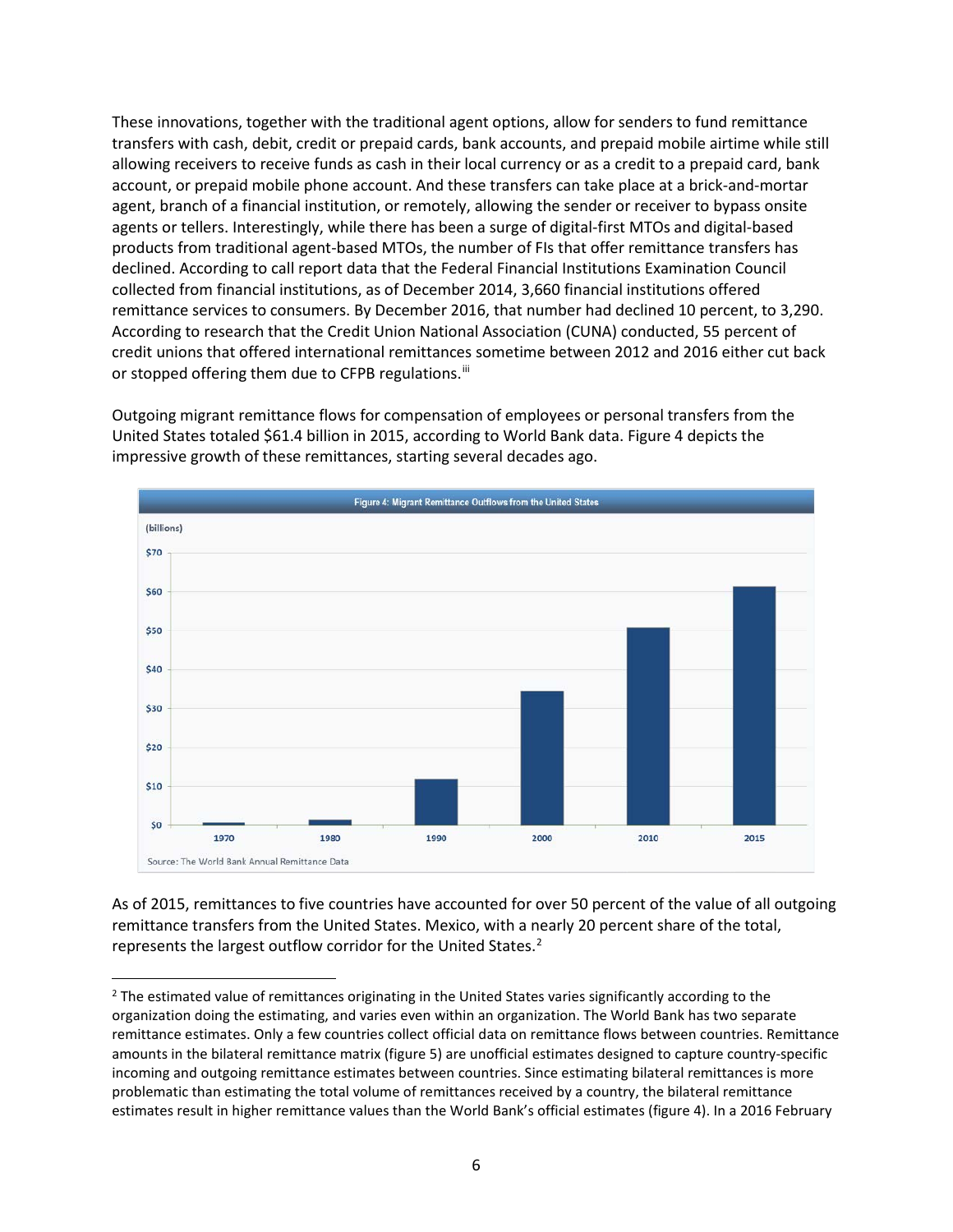

### <span id="page-6-0"></span>**The Accessibility and Costs of Remittances Originating in the United States since 1073 Rule-Making**

While the United States remittance industry has seen a surge of new remittance providers and digitalbased products over the last several years, the 1073 rules also changed the regulatory landscape, beginning in early 2012. FIs and MTOs must now provide disclosures to consumers before they pay for remittance transfers. These disclosures contain several informational elements, including the exchange rate applied to the transaction, fees and taxes the remittance provider collects, fees that the providers' agents abroad and intermediary institutions charge, and the amount of money that the receiver abroad receives (excluding certain fees charged to the recipient or foreign taxes withheld). While the requirement for "pre-receipt" disclosures has increased pricing transparency at the time of the transaction, it has lengthened the time it takes to make a transaction, especially in select cases, such as transactions conducted by the telephone, when this disclosure must be read orally, a situation that can create a more negative experience for some consumers and providers. In addition to the disclosure requirements, 1073 rules also extend several additional protections to users of remittance transfers. These protections include a 30-minute cancellation period after initiating a remittance and recourse for errors that remittance providers or transfer agents make. Like the disclosure rule, this protection can also create a negative experience for the customer who funds the remittance with cash and whose remittance provider waits out the 30-minute cancellation period prior to completing the transaction.

Today, consumers have a broader array of remittance products to choose from—driven by numerous digital-based product launches—and, thanks to 1073, pricing is more transparent. All these options, along with the growing array of digital devices, have made it easier for consumers to comparison shop among different providers and products. Websites created specifically to help consumers comparison shop are even available. For example, the World Bank has developed the Remittance Prices Worldwide

 $\overline{\phantom{a}}$ 

report, the U.S. Government Accountability Office found that actions were needed to address unreliable official U.S. remittance transfer estimates.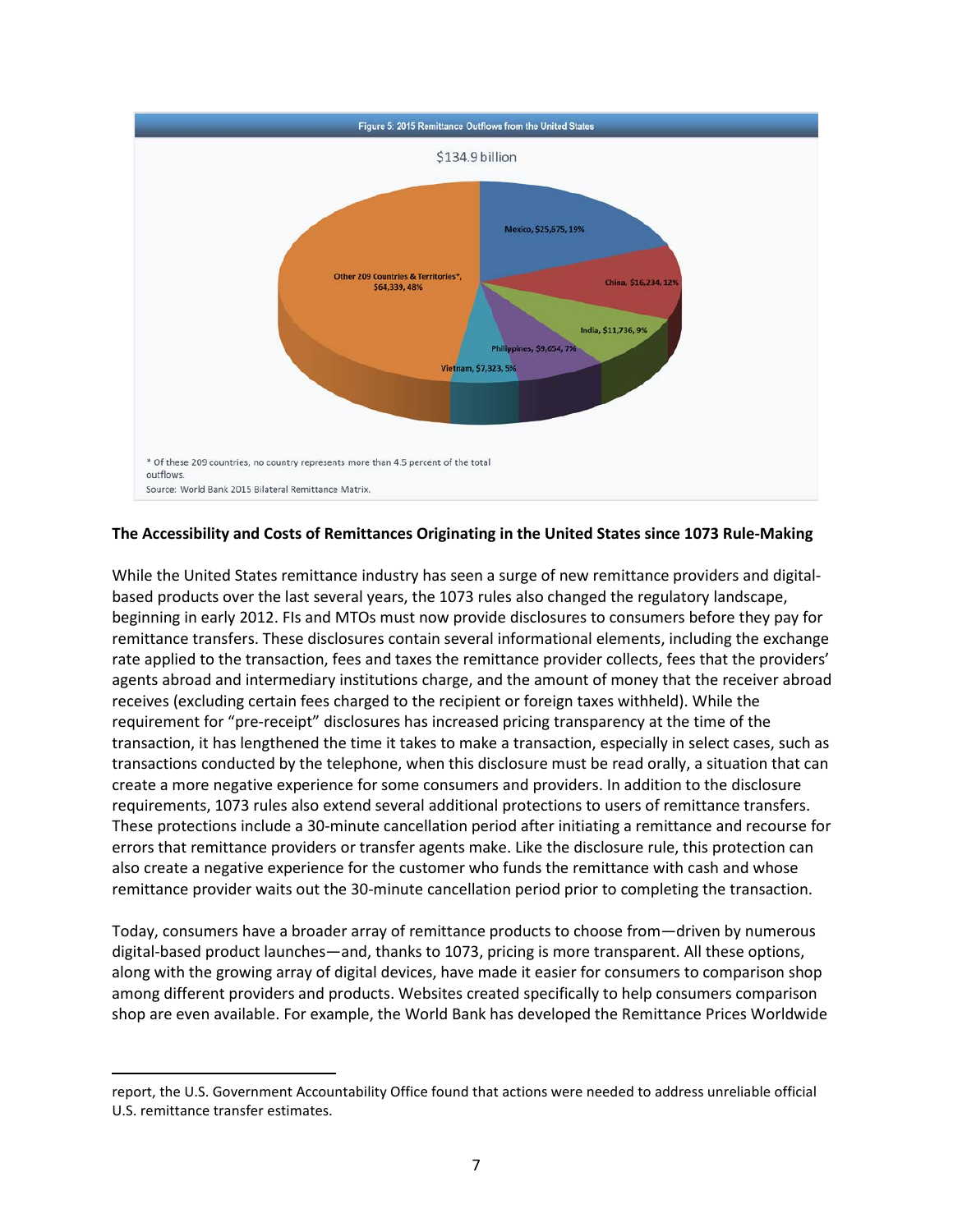group, which publishes a quarterly report monitoring remittance transfer prices and maintains a website that allows consumers to compare prices based on data the group collects.<sup>[iv](#page-13-2)</sup>

With more remittance transfer options available, greater transparency in pricing, and easier comparison shopping, consumers' costs for sending remittances have declined, on average, since the issuance of 1073 rules. However, this decrease is not consistent across all providers. The price of banks' remittance services has risen while the price of MTOs' services has fallen. Figure 6 shows a significant widening of the difference in the average cost gap between banks and MTOs since 2013, the year of implementation of 1073's final rule.



The average cost for consumers to send remittances electronically has come down significantly since 1073 rules issuance, which should be expected in a market-driven environment where the number of options have increased significantly. While the costs for consumers to send cash-funded remittances have not similarly decreased, they remain, on average, less expensive than most electronically funded remittances.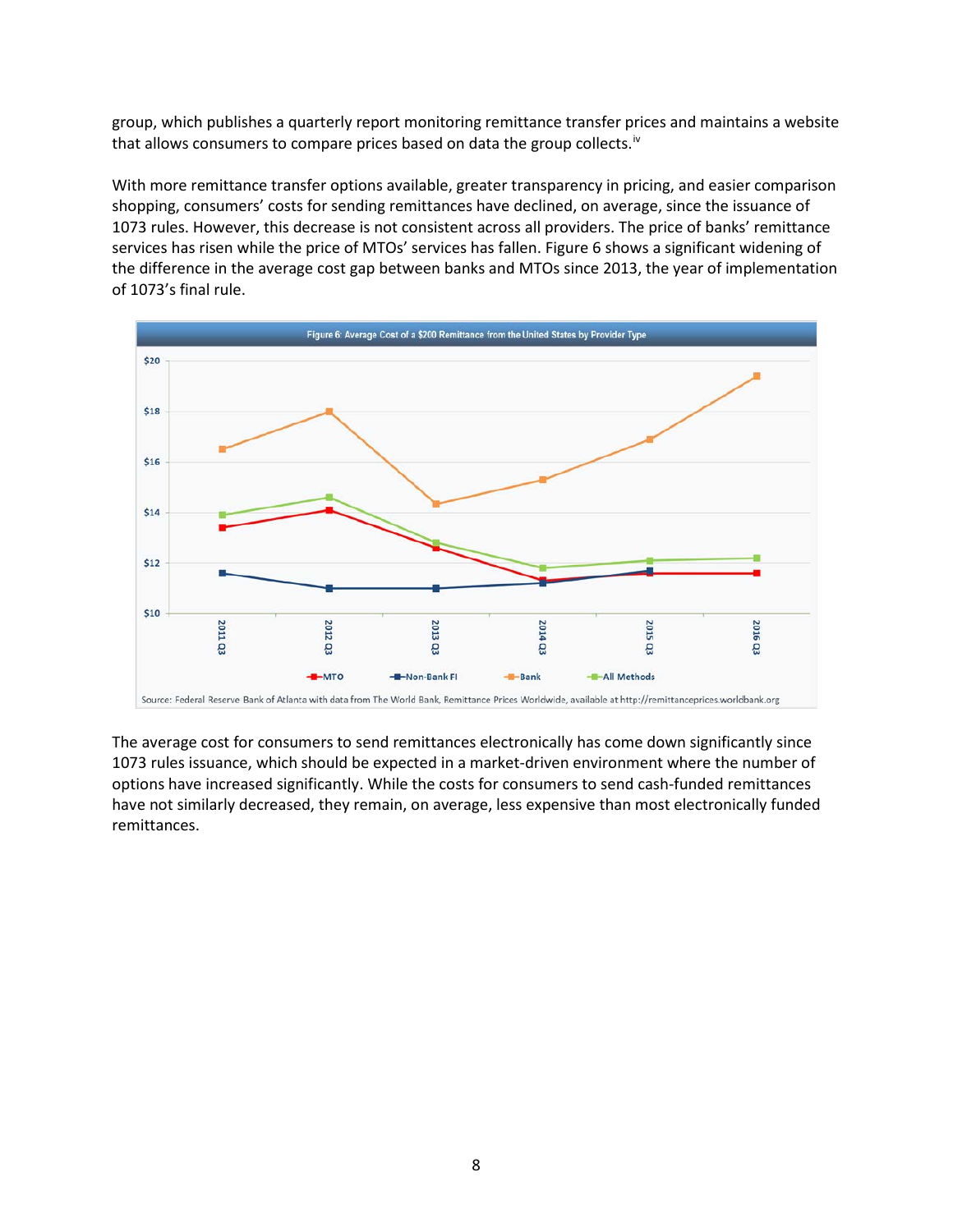

There are multiple electronic funding options available, and the costs among these options vary by the type of remittance provider (MTO versus bank) and by the funding instrument (bank account versus debit or credit card). So while it is true that the average cost of cash-funded remittances is less than that of electronic-funded remittances in aggregate, several electronic-funded options cost less on average than cash-funded remittances. Figure 8 depicts the wide range of costs for electronic funding options during the third quarter of 2016. This figure suggests that market-based pricing is in effect in the remittance industry as the more accessible and numerous product options from MTOs are priced lower than other options.

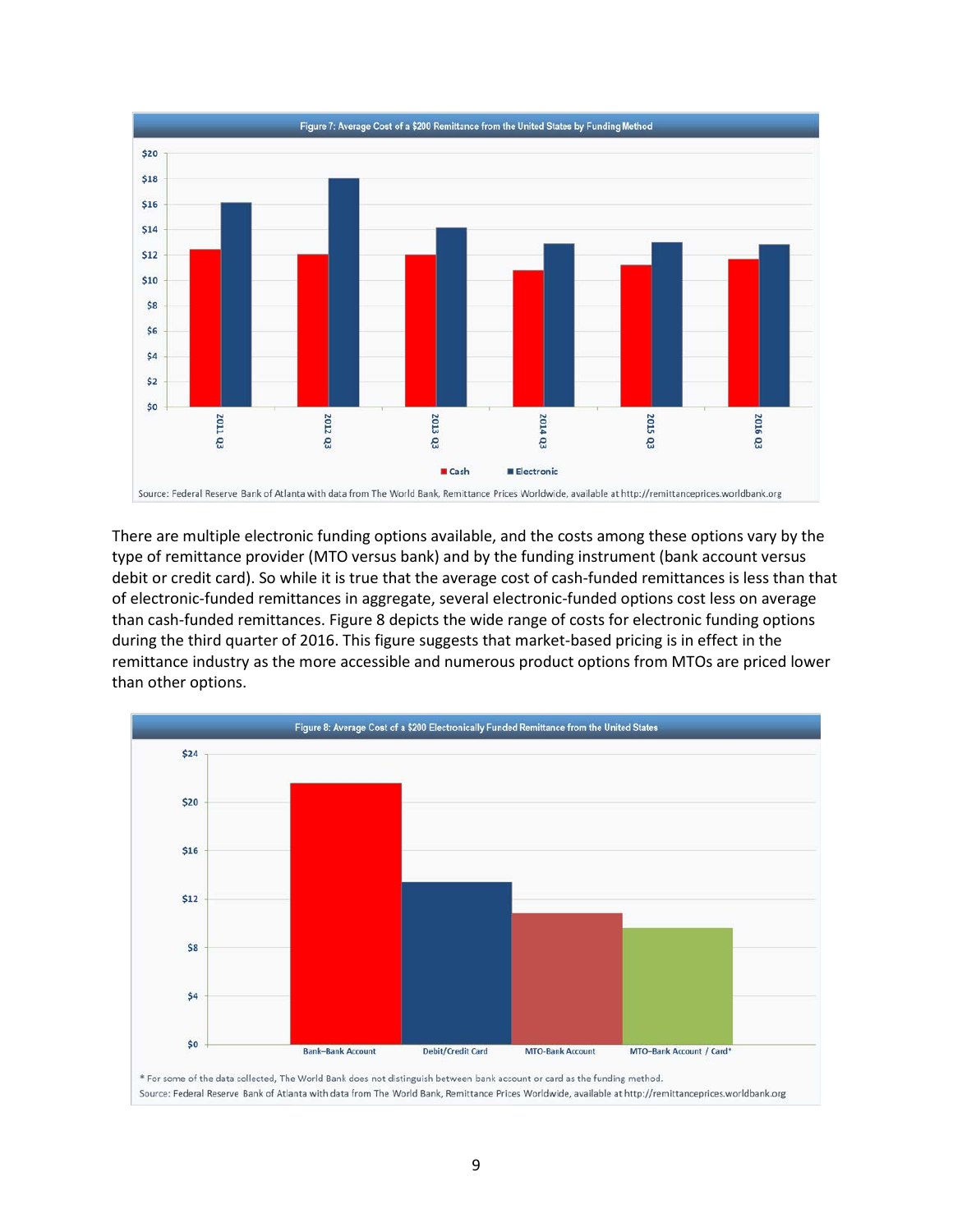Comparing figure 8 to figure 7 makes it clear that the average cost of sending a remittance through an MTO using an electronic bank account transfer is less than using cash. However, the average cost to send a remittance through a bank using an electronic bank account transfer is significantly greater than using cash. This cost does vary significantly by bank and product. Some larger financial institutions offer intra-bank, cross-border transfers that are priced less than inter-bank transfers and competitively priced against electronically funded products from MTOs.

It should be noted that these costs include only the actual transaction cost of sending a remittance. These costs do not take into consideration associated costs that a consumer might incur, such as check cashing fees (to convert checks into cash), fees for maintaining an account with a bank, ATM cash withdrawal fees, and cash advance fees charged by a credit card issuer. While some of these costs such as cash advance fees that credit card issuers charge—are directly related to the costs of a remittance, others, such as check cashing or ATM cash withdrawal fees, will more than likely be incurred by the consumer whether or not a remittance transfer is ever conducted.

### <span id="page-9-0"></span>**A Look into the United States-to-Mexico Remittance Corridor since the 1073 Rule-Making**

The accessibility and costs to consumers of remittance transfers also vary by country and remittance corridors and depend on the unique market conditions in each country. Given that the Mexico corridor boasts the largest percentage of remittance outflows from the United States, the remainder of this paper looks specifically at the accessibility and costs of remittance transfers to Mexico.

Because of the importance and size of these remittance transfers, it is not surprise that competition in this corridor is intense. The providers and products for sending a remittance transfer from the United States to Mexico are as numerous as any remittance corridor originating from the United States. However, consistent with the trend noted in the previous section, some banks have exited the remittance market since the introduction of 1073. MTOs dominate this corridor, though some of the remaining banks offer inexpensive and speedy products.

Interestingly, even though this corridor is highly competitive, the average cost for remittance transfers through this corridor has been increasing since the implementation of 1073 rules, according to pricing data from the World Bank. Several things are driving this increase. First, the number of banks, including two "top 10" banks, who offer remittance services is down." Second, while most MTOs kept their remittance fees stable during the time period evaluated, almost all of them increased their exchange rate margins—that is, the exchange rate applied to the remittance over the interbank exchange rate, which is the MTO's actual exchange rate for the transfer. This increase has resulted in higher overall costs for consumers. However, the cost for consumers to use an MTO for a remittance transfer is less today than it was five years earlier. The same is not true for banks.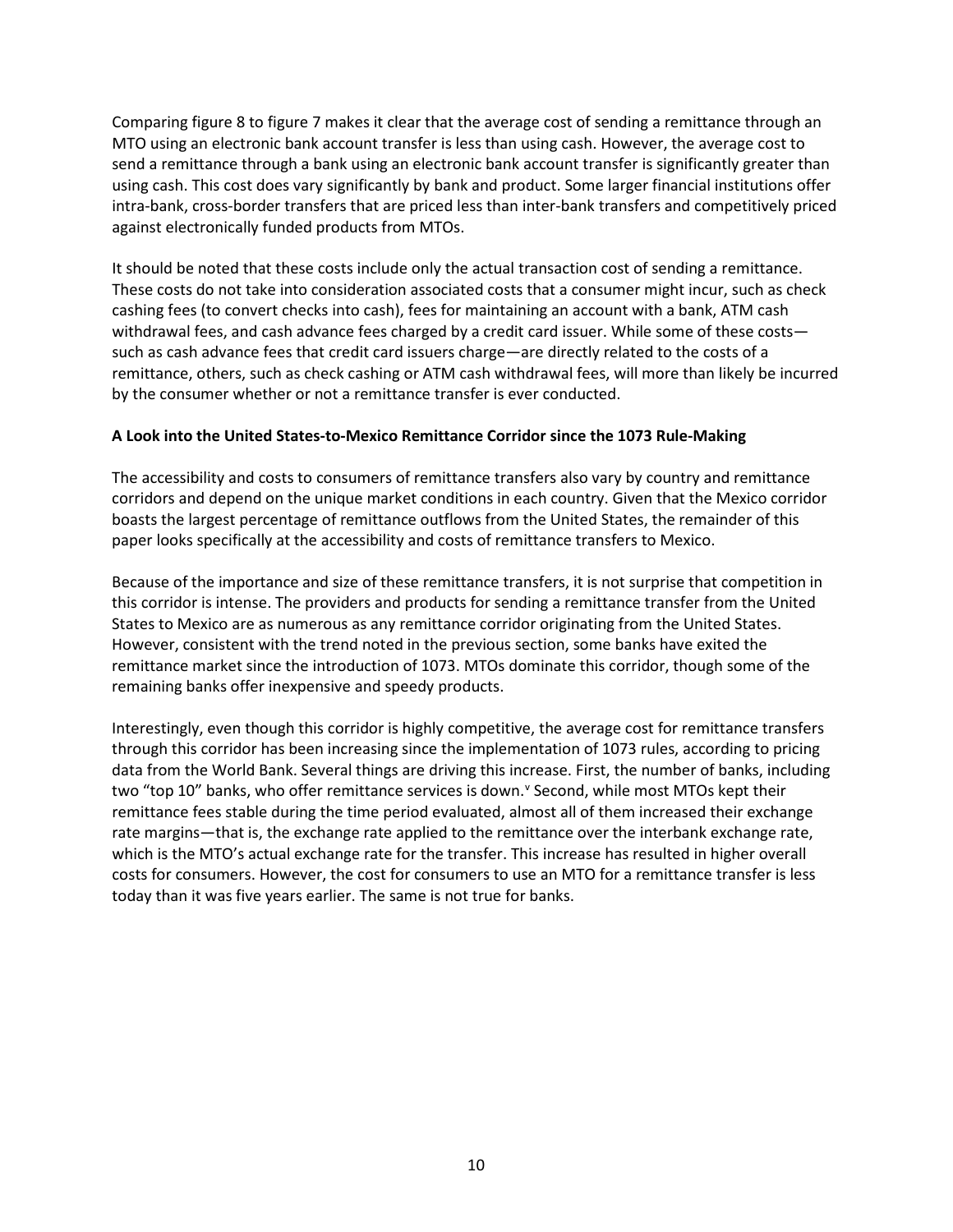

From a funding perspective, the cost of cash funded remittance transfers has increased since 1073 implementation, with the average for the third quarter of 2016 the highest for the periods analyzed. The average cost of electronically funded remittance transfers has also been rising during the past two years.



Although the average cost of remittance transfers is rising, the pricing among providers and among products is highly variable. The increased transparency of pricing allows for comparison shopping so consumers can find the lowest-cost remittance options. For both cash and electronically funded remittances, large spreads in pricing exist between the lowest and highest priced products. For example,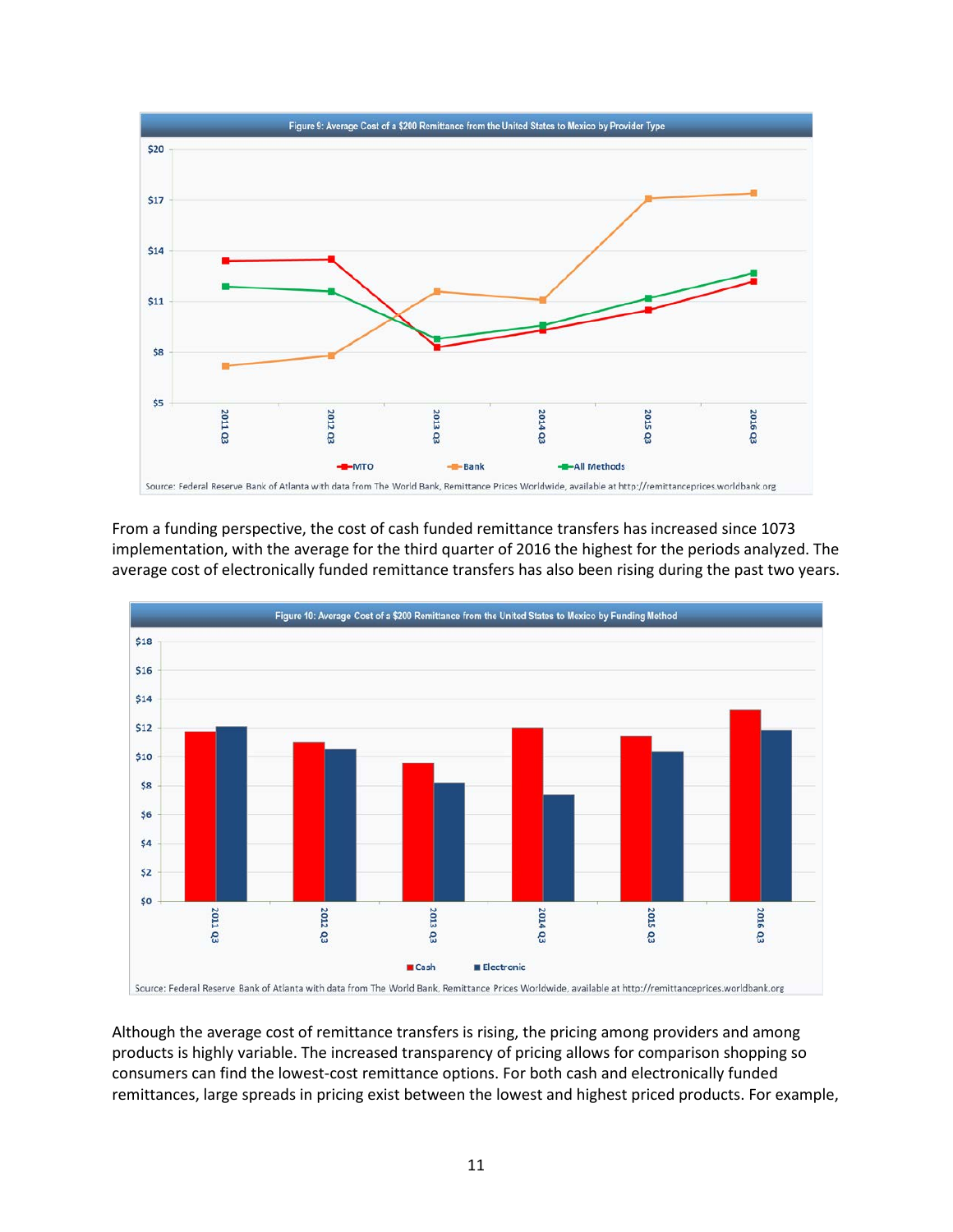for third-quarter 2016, the least expensive cash funded product was available at an agent location that offered funds availability in under one hour either to a bank account or in cash for \$8.44. The highestpriced cash product with similar timing for funds availability was priced at \$17.40. An even greater price spread exists for electronically funded remittances.



Costs peripherally associated with a remittance could explain some of the spread in pricing, especially with remittances using the agent model. Many agents for MTOs offer a wide range of financial services alongside remittance transfers and, while one agent's remittance transfer might be priced lower than a competitor's, the price to cash a check to get cash for the transfer might be higher than the competitor's price. Also, it appears that brand recognition is highly valuable in the remittance industry. MTOs and their agents sometimes run special promotional offers on remittance transfers perhaps in an attempt to boost brand awareness and market share. This can create a fair amount of variability in pricing between different time periods.

Significant pricing gaps in the U.S.–Mexico corridor also exist among the various electronically funded remittance products, as they do for the U.S. remittance industry as a whole, as the previous section discusses. The cost of using an MTO to send a remittance funded by a bank account is substantially less than the cost of using a bank. The cost of using a debit or credit card falls between the cost of the two different bank account options. Again, consumers willing and able to comparison shop can save money on remittance transfers by identifying a lower-cost provider or product.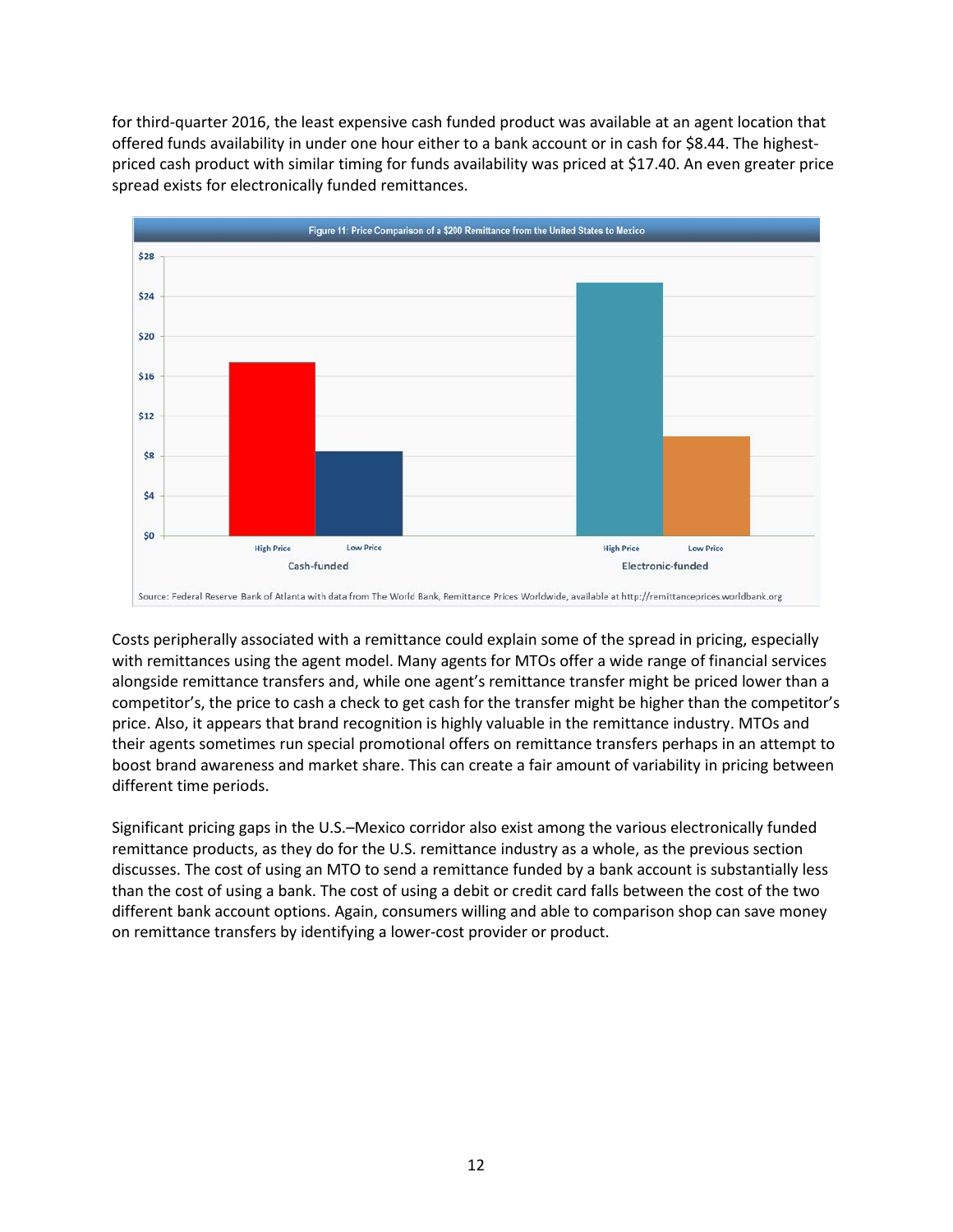

### <span id="page-12-0"></span>**Conclusion**

 $\overline{a}$ 

From a pricing and options perspective, 1073 rules have not harmed consumers. Competition remains healthy and prices are reasonable. And the 1073 rules requiring greater disclosure have created more transparency in the pricing of remittances. Furthermore, even with some financial institutions vacating the industry, consumers have benefited from a number of new remittance options, primarily in the digital space and from digital-first providers. All these factors, and others, have led to an overall decrease in the price of remittances.

While the average cost has come down for remittances originating in the United States, this is not the case for every corridor from the United States, as evident by the largest corridor, the U.S.–Mexico corridor. In this case, average costs are rising. Many different factors beyond supply and demand affect remittance pricing—branding, product availability, points of distribution, and the underlying business models of the actual remittance transfer. Consequently, remittance pricing can vary widely by provider type, products, and geography. This is evident in both the differences in costs by provider types (see figures 6 and 9) and by the different funding methods (figures 7 and 10). Even within funding methods, pricing varies widely (figures 8, 11, and 12).

The wide ranges in prices suggests that competitive market forces exist within the remittance industry. Some remittance providers charge consumers premiums for certain attributes such as brand awareness, convenience, and availability, while others use value-based pricing through operating efficiencies or in an effort to drive loyalty based on low prices. And for consumers wanting to search for the right product to fit their individual needs, a variety of comparison websites and mobile applications are available to help them identify and access the most suitable product for their particular needs.

<span id="page-12-1"></span><sup>i</sup> Manuel Orozco, Laura Porras, and Julia Yansura, "The Continued Growth of Family Remittances to Latin America and the Caribbean in 2015," Inter-American Dialogue, February 2016, [http://www.thedialogue.org/wp](http://www.thedialogue.org/wp-content/uploads/2016/02/2015-Remittances-to-LAC-2122016.pdf)[content/uploads/2016/02/2015-Remittances-to-LAC-2122016.pdf,](http://www.thedialogue.org/wp-content/uploads/2016/02/2015-Remittances-to-LAC-2122016.pdf) accessed on June 27, 2017.